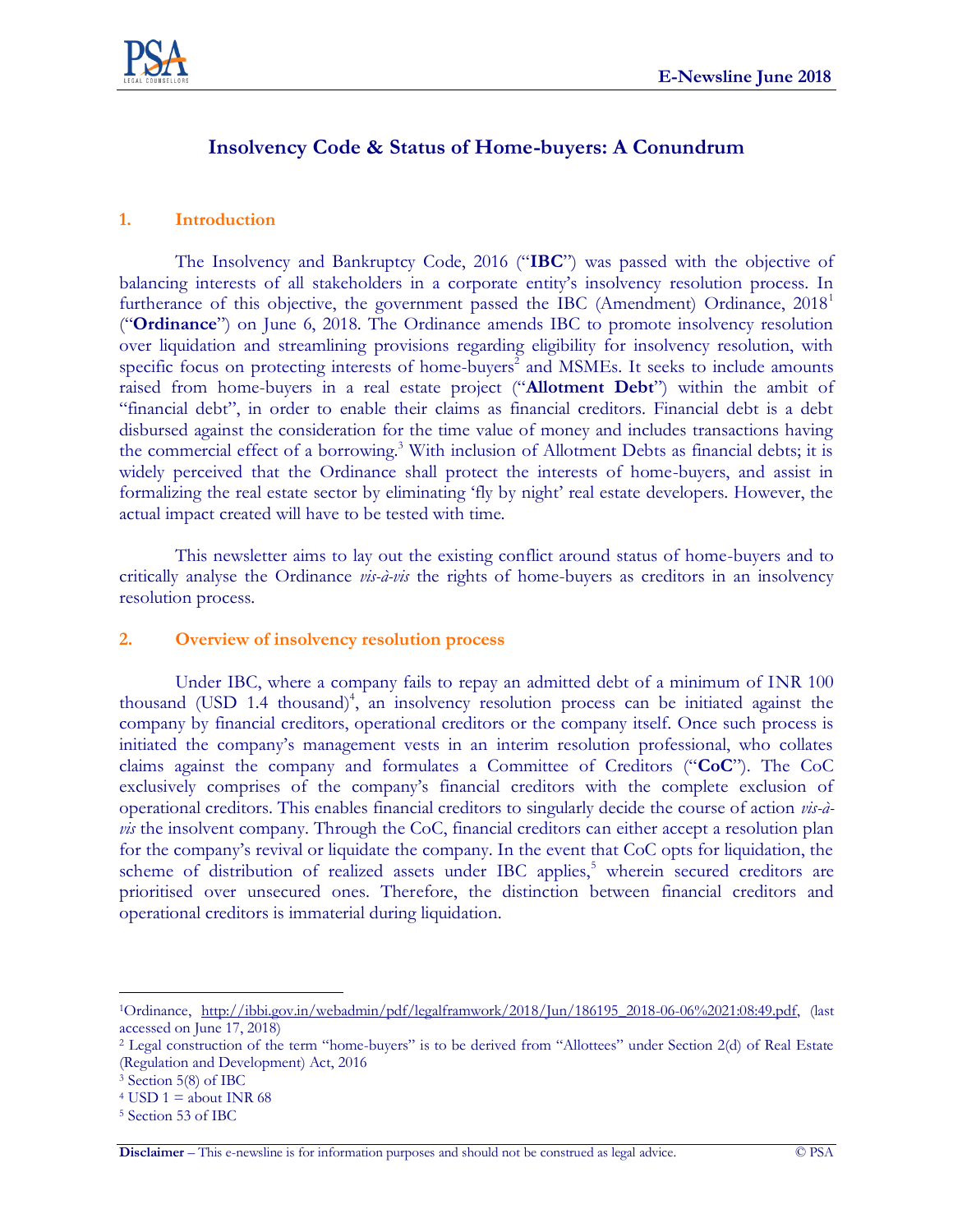

#### **3. Position of home-buyers as creditors before the Ordinance**

Prior to the Ordinance, there was no clarity regarding home-buyers" rights, either as financial or operational creditors under IBC. Thus, home-buyers were unable to assert their rights for initiating an insolvency resolution process and participate in CoC. This ambiguity enabled real estate developers to sideline the claims of home-buyers. For example, in an on-going dispute before the Supreme Court, *Chitra Sharma vs. Union of India*,<sup>6</sup> home-buyers raised claims for refund of INR 100 billion (USD 1.5 billion) against Jaypee Infratech Limited ("**JIL**") due to nonallotment of 24,125 apartments. Herein, the aggregated claim value of home-buyers was almost equivalent to that of the financial creditors. Yet due to lack of safeguards under IBC, the Supreme Court had to exercise its inherent powers to order interim protective measures against JIL.<sup>7</sup> Further, the Supreme Court required home-buyers" inclusion in CoC and mandated JIL to deposit security worth INR 20 Billion (USD 295 million).

Hence, it becomes relevant to analyze the Pre-Ordinance status of home-buyers to gather a realistic and legal interpretation of the Ordinance"s amendments *vis-à-vis* home-buyers" rights.

#### **3.1 Home-buyers not operational creditors**

An operational creditor is a person to whom operational debt is owed. Operational debt is a debt in respect of provision of goods or services.<sup>8</sup> Based on the definition of operational debt, it will not be absurd to consider Allotment Debt as a debt arising in respect of supply of real estate development services to home-buyers,<sup>9</sup> and accordingly, regard home-buyers as operational creditors. However, in various cases concerning home-buyers, National Company Law Appellate Tribunal ("**NCLAT**")<sup>10</sup> misinterpreted the definition of "operational debt" and held that since home-buyers themselves do not supply any goods or services to a company, they cannot be considered as operational creditors. To arrive at such interpretation, the NCLAT narrowly construed the illustrations of operational creditors as provided in the committee report that originally proposed IBC,<sup>11</sup> and observed that operational debt can arise only on account of supply made to the company and not *vice-versa*. Further, the NCLAT refused to widely interpret the definition of operational debt by stating that timelines of IBC would get affected if home-buyers are allowed to raise claims against real estate companies in the capacity of operational creditors.<sup>12</sup> Such interpretation is bound to be faulty due to three key reasons as elucidated below:

• *Firstly*, the definition of operational debt does not stipulate who should be the supplier of goods or services. It only provides the nature of debt which must be "in respect of provision of goods or services". Interestingly, the committee report relied by NCLAT itself

 $\overline{a}$ 

<sup>6</sup> Writ Petition (Civil) No(s). 744/207 (Supreme Court)

<sup>7</sup> Article 141 of the Constitution of India

<sup>8</sup> Section 5(21) of IBC

<sup>9</sup> Real Estate Development is included within the definition of "Service" under the Consumer Protection Act, 1988; Narne Construction vs. Union of India, AIR 2012 SC 2369 following Lucknow Development Authority vs. MK Gupta, AIR 1994 SC 787

<sup>10</sup> Pawan Dubey and Anr. vs. J.B.K. Developers Private Limited, C.A. (AT) (Insolvency) No. 40 of 2017 NCLAT Delhi; following Vinod Awasthy vs. AMR Infrastructure, [2017] 141 SCL 70 at Paragraph 9; Sanjeev Kanwar vs. AMR Infrastructure C.P. No. (ISB)- 03 (PB)/2017

<sup>11</sup> Banking Law Reforms Committee Report at Paragraph 5.2.1

<sup>12</sup> Vinod Awasthy vs. AMR Infrastructure, [2017] 141 SCL 70 at Paragraph 10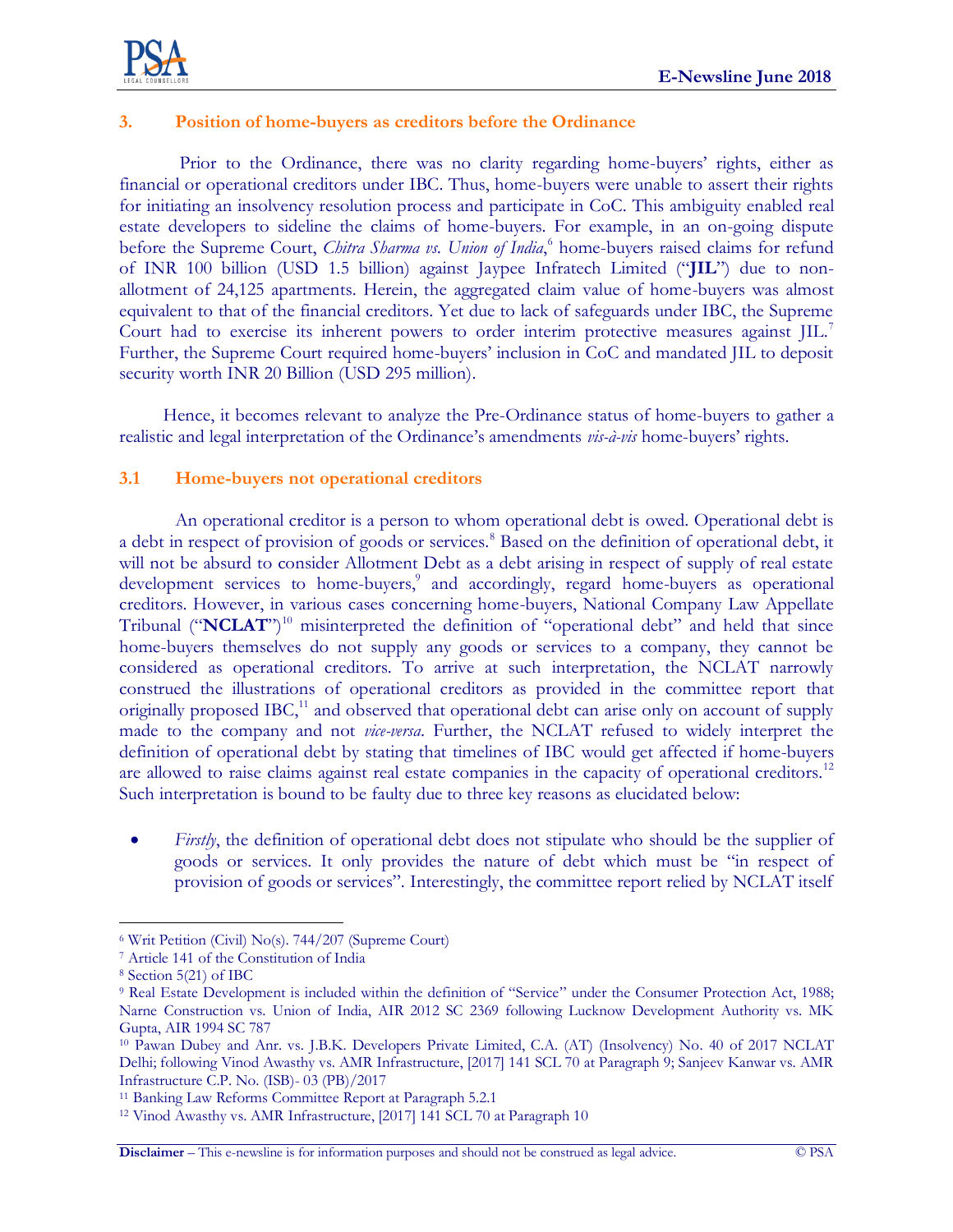

defined operational creditors as "creditors on account of transactions on operations".<sup>13</sup> In effect, NCLAT invented a restriction on the scope of operational debt and consequently, on the class of operational creditors which was not included in IBC.

- *Secondly*, as operational creditors do not form a part of CoC and cannot participate in its decision making process, NCLAT"s assessment that inclusion of home-buyers as operational creditors will delay IBC"s timelines is without any basis in law.
- *Thirdly*, in light of IBC's objective of balancing the interests of all stakeholders in the insolvency resolution process, the definition of operational creditor ought to have included home-buyers who are vital stakeholders in real estate companies.

## **3.2 Inclusion of home-buyers as financial creditors in certain situations**

Financial debt includes money borrowed against payment of interest, amounts raised under a credit facility and any other transaction having the commercial effect of a borrowing. For a debt to qualify as financial debt, it must have the following components:<sup>14</sup>

- there must be a liability or an obligation in respect of a claim which is due from any person;
- the debt must be disbursed against consideration for time value of money; and
- it must be included in the illustrative list of financial debts, or must arise from a transaction having the commercial effect of a borrowing.

As a general rule NCLAT has held that transactions wherein amounts are disbursed for sale of real estate in the future do not have the commercial effect of a borrowing and thus, are not financial debts.<sup>15</sup> However, in certain circumstances, the NCLAT has included home-buyers as financial creditors.

In *Nikhil Mehta vs. AMR Infrastructure Ltd*,<sup>16</sup> the petitioner had provided almost the entire consideration for an apartment to the respondent pursuant to a "commitment plan". The commitment plan was akin to a collective investment scheme, $17$  wherein the respondent was obligated to provide assured monthly returns until handing over the apartment. This monthly repayment was the incentive for upfront payment of entire apartment consideration, which in turn was used to raise finance for the respondent's real estate development activities. Nonetheless, the respondent defaulted on monthly re-payments and delayed handing over the apartment. The question before the NCLAT was whether the upfront amount paid under the commitment plan contained all the components of a "financial debt", so as to classify the petitioner as a financial creditor.

The NCLAT observed that the respondent had borrowed the amount for the commercial purpose of financing its real estate development activities and equated the Allotment Debt with a

 $\overline{a}$ 

**Disclaimer** – This e-newsline is for information purposes and should not be construed as legal advice. © PSA

<sup>13</sup> Supra Note 11

<sup>14</sup> B.V.S. Lakshmi vs. Geometrix Laser Solution Private Limited, [2018] 142 CLA 321

<sup>15</sup> Nikhil Mehta & Sons vs. AMR Infrastructure, [2017] 143 SCL 278

<sup>16</sup> Ibid; Anil Mahindroo and Ors vs. Earth Iconic Infrastructure (P) Ltd., IV (2017) BC 128

<sup>&</sup>lt;sup>17</sup> A scheme where contributions of investors are pooled and utilized for the purpose of the scheme with a view to return profit to the investors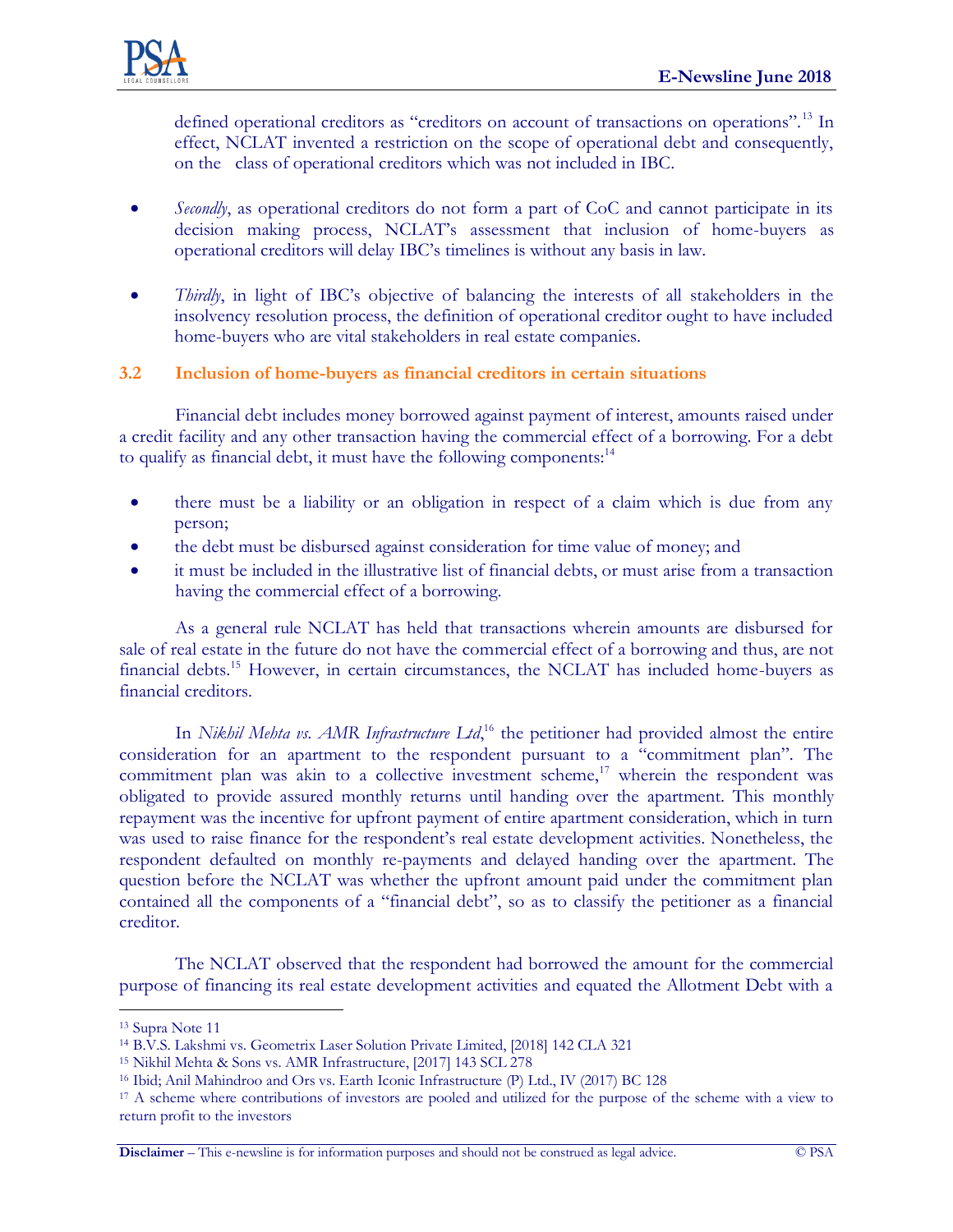loan which arose out of a transaction having the commercial effect of borrowing. Further, the NCLAT assessed whether the Allotment Debt had been "disbursed against the consideration for time value of money"*.* The forum observed that the aforementioned condition is satisfied when there is (i) a distance between inflow and outflow of money, and (ii) compensation is paid for the time between deposit of consideration and realization of investment.<sup>18</sup>

The NCLAT held that the Allotment Debt satisfied the credentials for time value of money, as there was time lapse between inflow of Allotment Debt and handing over of apartment, combined with compensation in form of assured monthly repayments. Since the cardinal conditions for financial debt were fulfilled, the NCLAT held that the Allotment Debt was a financial debt and the petitioner was a financial creditor. Additionally, NCLAT upheld that forward sale real estate contracts where money is paid by home-buyers for future transfer of property shall not be considered as financial debts. As observed, in certain circumstances, Allotment Debt can qualify as financial debt and home-buyers as financial creditors. However, in cases of simple real estate buy-purchase contracts where there is no repayment or consideration for time value of money, it cannot be the case. Hence, Nikhil Mehta decision cannot be beneficial for all kinds of home-buyer claims against real estate corporates" without similarity in facts.

## **4. Position of home-buyers as creditors after the Ordinance**

The Ordinance acknowledges Allotment Debts as debts arising from transactions having the commercial effect of borrowing. Nevertheless, the amendment in a sweeping generalization includes all kinds of Allotment Debt as financial debt, and such approach may fall short of settling the status of home-buyers as financial or operational creditors. Claiming home-buyers must still satisfy the requirement that Allotment Debt is "disbursed against the consideration for time value of money" to be categorized as financial debts. Allotment debts which do not provide any compensation as consideration for the time value of money and where there is no time lapse between deposit and final realization of investment, cannot be clubbed within the scope of financial debts. Accordingly, such home-buyers may not necessarily qualify as financial creditors.

Further, the rationale of inclusion of all Allotment Debts as arising from transactions "having the commercial effect of borrowing" is questionable. The Insolvency Law Committee that proposed the Ordinance observed that common contractual terms between real estate developers and home-buyers suggest that most Allotment Debts are sought as financing means for development of real estate projects; and therefore, all Allotment Debts should be deemed to have commercial effect of borrowing.<sup>19</sup> Such observation is in disregard of NCLAT"s position in Nikhil Mehta case that ordinary forward sale contracts of real estate do not have the commercial effect of a borrowing. In light of this, scepticism of how home-buyer claims will be treated in insolvency resolution process continues. It is likely that the Ordinance lost the opportunity to settle the status of home-buyers" and in further disputes adversaries may be inclined to reopen the pre-Ordinance confusion all over again.

 $\overline{a}$ 

<sup>18</sup> Supra Note 15

<sup>19</sup> ILC Report at Paragraph 1.5